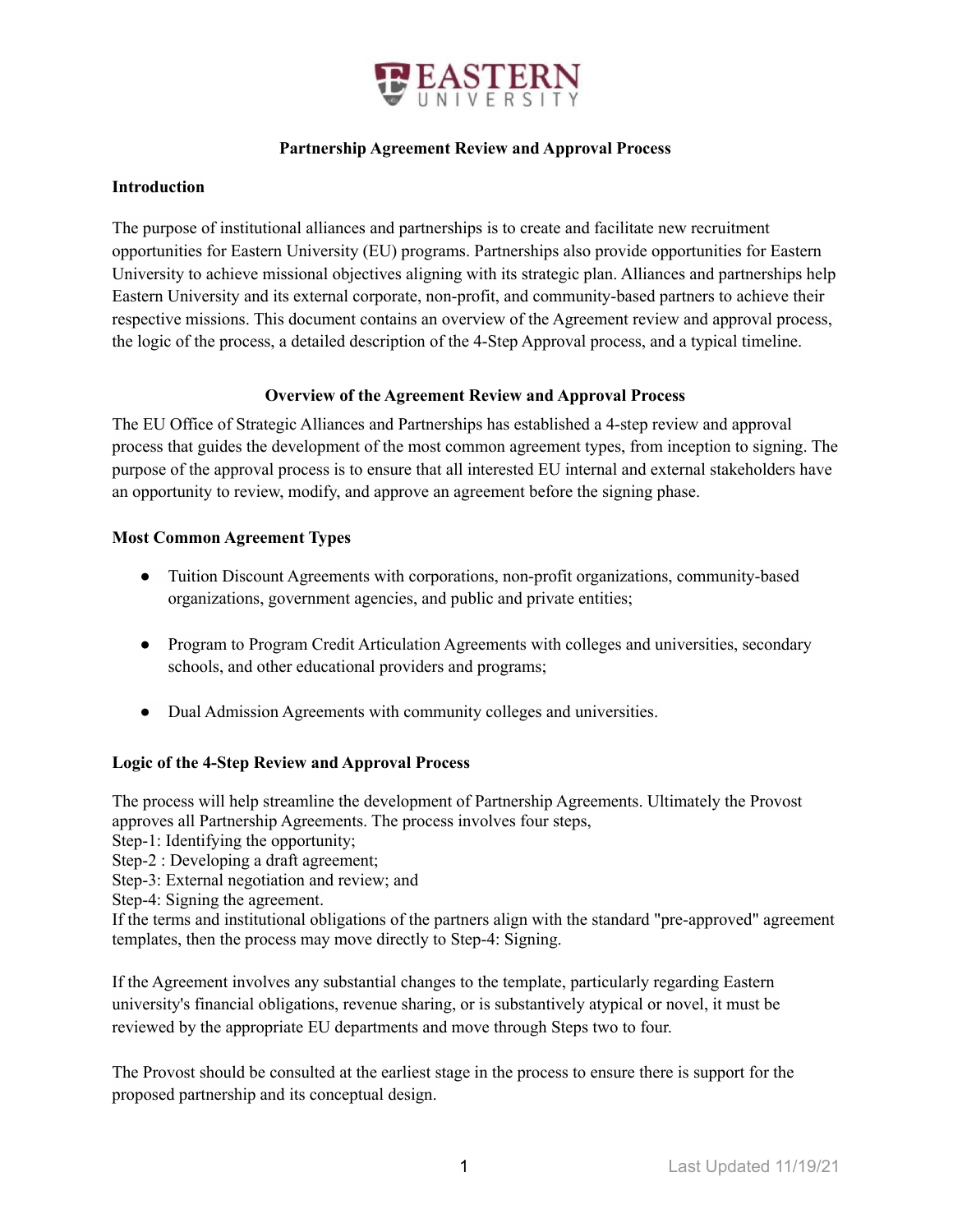The offices involved in Step-2 "fill in the details" and negotiate with the external partner to develop the Agreement. The Provost and appropriate Deans execute the document before sending it to the partner to sign.

## **The 4-Step Approval Process – Diagram**





### **Step 1 – Identifying the Opportunity**

An individual or office within the Eastern University community, i.e., College Dean, Department Director, Enrollment staff, Marketing and Communications staff, faculty member, the Office of Strategic Alliances and Partnerships, or University community member, identifies an opportunity to formalize a collaboration. External entities also submit inquiries on the Office of Strategic Alliances and Partnerships landing page on the University Website.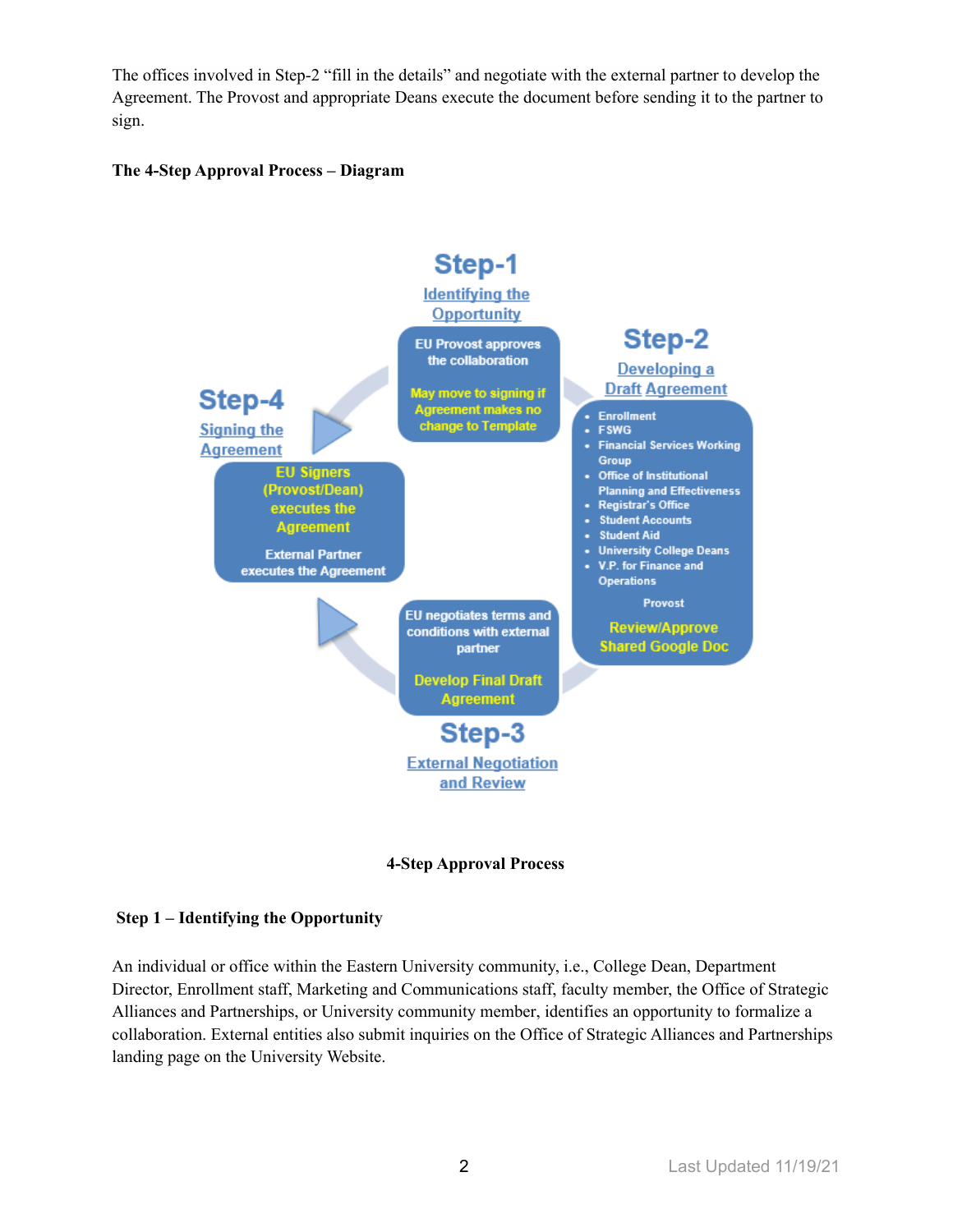- The university representative identifying the opportunity should coordinate with the Provost/Vice President for Academic Affairs, the Office of Institutional Planning and Effectiveness, the Vice President for Finance and Operations, appropriate college dean, and the Office of Strategic Alliances and Partnerships at the early stages of the process to ensure college support for the collaboration.
- The Provost must approve the collaboration if it involves multi-departmental functions, such as a tuition discount agreement for multiple EU college programs or a revenue-sharing agreement. The Provost must also approve all collaborations or partnerships involving revenue or profit-sharing between Eastern University and an external entity.
- A Dean must approve the collaboration on behalf of the college under their leadership.
- Questions about which institutional authority should approve the collaboration should be directed to Provost or routed through the Office of Strategic Alliances and Partnerships.

## **STEP 2: Developing a Draft Agreement**

Step 2 is to develop a Draft Agreement for the proposed collaboration. The flow of this step is as follows:

- 1. The Eastern University representative reviews the Partnership Agreement Templates in the EU\_PARTNERSHIPS shared Google drive to determine which type of Agreement is most appropriate for the collaboration.
	- The Templates contain pre-approved standard language for a Tuition Discount, Program to Program Articulation, and a Dual Enrollment Agreement.
	- If there are no revisions to the Agreement's Terms and Conditions, Obligations of Eastern University, or Obligations of the Partner, then the representative may consider the Agreement "pre-approved" and may simply revise the partner's corporate name, contact information, and the Effective Date, and move to Step 4 to have the Agreement signed. The representative will be able to use the template "as-Is" for most collaborations.
	- Note: the Provost must approve any Agreement which increases the standard 20% Eastern University tuition discount and any proposed changes to Eastern University's financial obligations stated in the Corporate Tuition Discount Agreement Template.
- 2. If the Agreement requires substantial changes to the Terms and Conditions or Obligations, the representative proposing the collaboration should work with the Office of Strategic Alliances and Partnerships to revise the template to fit the proposed collaboration.
	- The Office of Strategic Alliances and Partnerships will add the representative leading the collaboration and any other relevant Eastern university personnel as "commenters" to the appropriate template.
	- It may be necessary to consult or meet with the external partner to develop the draft Agreement. The Office of Strategic Alliances and Partnerships will coordinate with the Eastern university lead representative and the external partner as needed to create the Draft Agreement's terms and conditions and the responsibilities of each respective partner.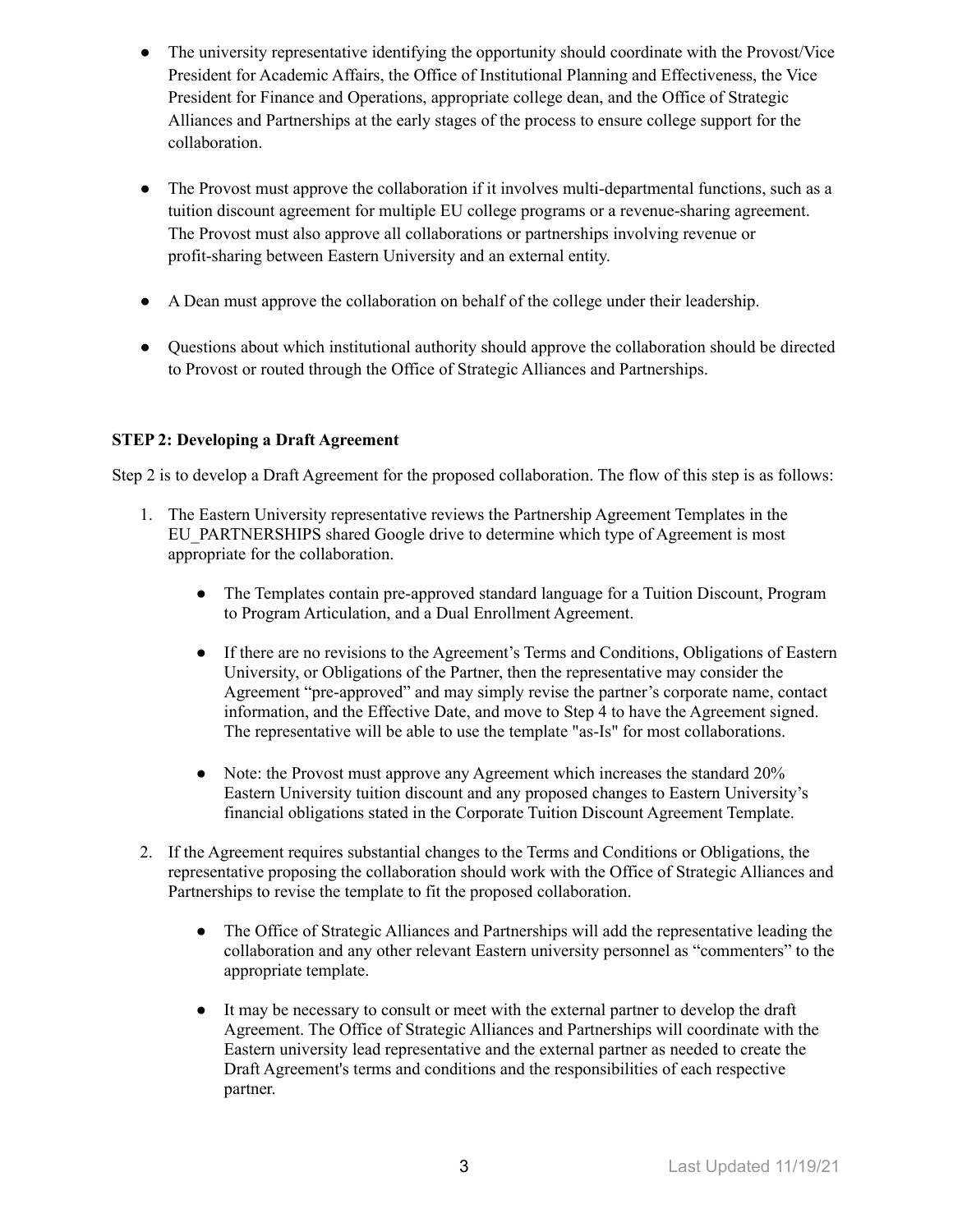3. When ready, the Office of Strategic Alliances and Partnerships will place the Draft Agreement in the Shared Google Drive "Documents for Review" folder. The following Eastern University departments/individuals have access to the shared Drive:

> Enrollment Management Financial Services Working Group Office of Institutional Planning and Effectiveness Registrar's Office Student Accounts Student Aid University College Deans Vice President for Finance and Operations Provost, Vice President for Academic Affairs University General Counsel (Legal) [Other Eastern University offices/individuals as needed]

- The Office of Strategic Alliances and Partnerships will request that specific offices/individuals review and comment on sections of the draft that pertain to their area.
- After all relevant Eastern University offices/individuals have reviewed and commented, the lead representative and their collaborators will provide a final review of the Draft Agreement before sending the document to the external partner for negotiation, review, and comment in Step 3.

### **STEP 3: External Negotiation and Review of the Draft Agreement**

In Step 3, the Office of Strategic Alliances and Partnerships will send the Draft Agreement to the external partner and collaborate with the Eastern university lead representative to negotiate with the external partner, review, and comment on the Draft Agreement.

- 1. Draft Agreements will only be considered finalized after both the Eastern University reviewers in Step 2 and Eastern University lead representatives, and external partner's representatives have agreed on all of the Agreement's terms, conditions and partner obligations.
- 2. During this stage, it is common for some details of the Agreement to change. Eastern University must approve any changes to the Agreement's terms during external negotiation and review before signing. Note that the "Revision, Renewal, and Termination" and "Miscellaneous" sections of each template are also standard and should not change without the Provost or the Office of Finance and Operations' (Vice President for Finance and Operations) approval.
- 3. Note: the Agreement will not "take effect" until authorized signers execute the Agreement.

### **STEP 4: Signing the Agreement**

Step 4 involves Eastern University and the external partner signing the Agreement. In most cases, Eastern University will request to sign the Agreement first. Signing first will ensure that Eastern can perform a final review of the document and has obtained all necessary departmental approvals.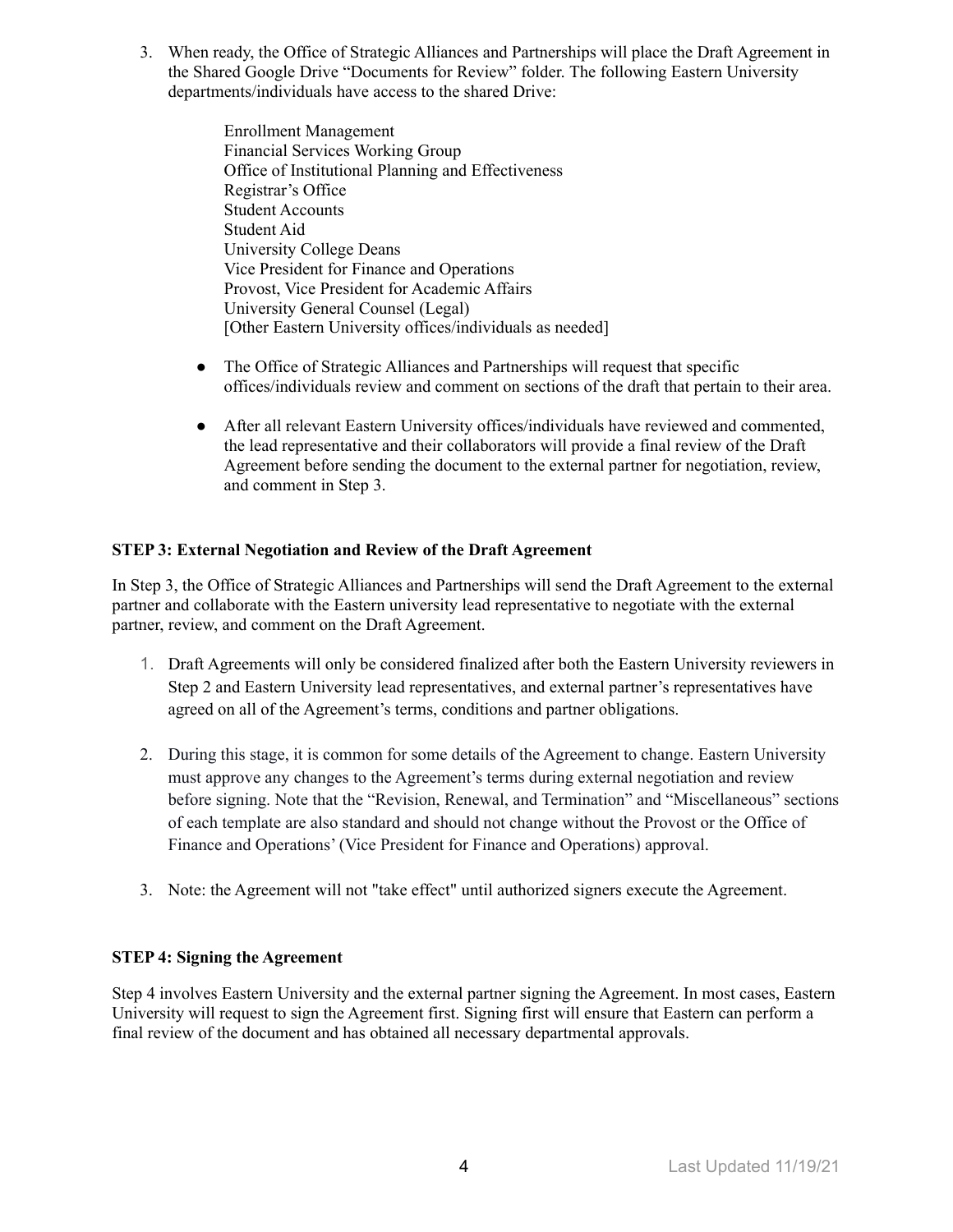- 1. The Office of Strategic Alliances and Partnerships will conduct a final review of the Agreement, proof-read it, check it for correctness and consistency, and send it to Eastern University Signers in the following order:
	- Provost/Vice President for Academic Affairs
	- $\bullet$  Dean(s)
	- Program Director
	- Other relevant Eastern University personnel

In some cases, Eastern University's President will sign the Agreement. If needed, the President will be the first signer.

- 2. Electronic Signing Procedure
	- Eastern University utilizes Adobe Sign to route agreements for electronic signatures. Signatories and approvers will receive an email from The Office of Strategic Alliances and Partnerships and follow the prompts to review or approve the Agreement.
	- Once the recipient signs or approves the Agreement, Adobe Sign automatically shares the Agreement with the next signatory or approver.
- 3. Once all Eastern University signers have signed the Agreement, The Office of Strategic Alliances and Partnerships will share the Agreement with the partner with a request for either original or electronic signature(s). Once the partner signs the Agreement, it is fully executed, and activities under the Agreement may commence according to the "Effective Date."
- 4. The Office of Strategic Alliances and Partnerships will keep an electronic copy of the fully executed Agreement on file in the EU\_PARTNERSHIPS shared Google drive for University reporting. Note: the University will no longer house partnership agreements in Brightspace.
- 5. The Office of Strategic Alliances and Partnerships will communicate the partnership finalization to Eastern University Enrollment, the Office of Marketing and Communications, and relevant University Offices.

## **Timeline for Developing Agreements**

Developing an agreement (from Step 1 to Step 4) may take several months. Using the "pre-approved" template usually keeps this timeline to a minimum. Lead representatives should keep the following typical timeline in mind:

| 2-4 Weeks              | 4-8 Weeks           | 3-6 Weeks                                      | 1-2 Weeks |
|------------------------|---------------------|------------------------------------------------|-----------|
|                        |                     |                                                |           |
| Step 1-Identifying the | Step 2-Developing a | Step 3-External Negotiation Step 4-Signing the |           |
| Opportunity            | Draft Agreement     | and Review                                     | Agreement |

**Deadlines and Expediting Agreements:** If there is a deadline for the agreement (for example, a semester start date), the lead representatives should notify the Office of Strategic Alliances and Partnerships as soon as possible. In general, the office will make every attempt to assist in the process to meet the deadline.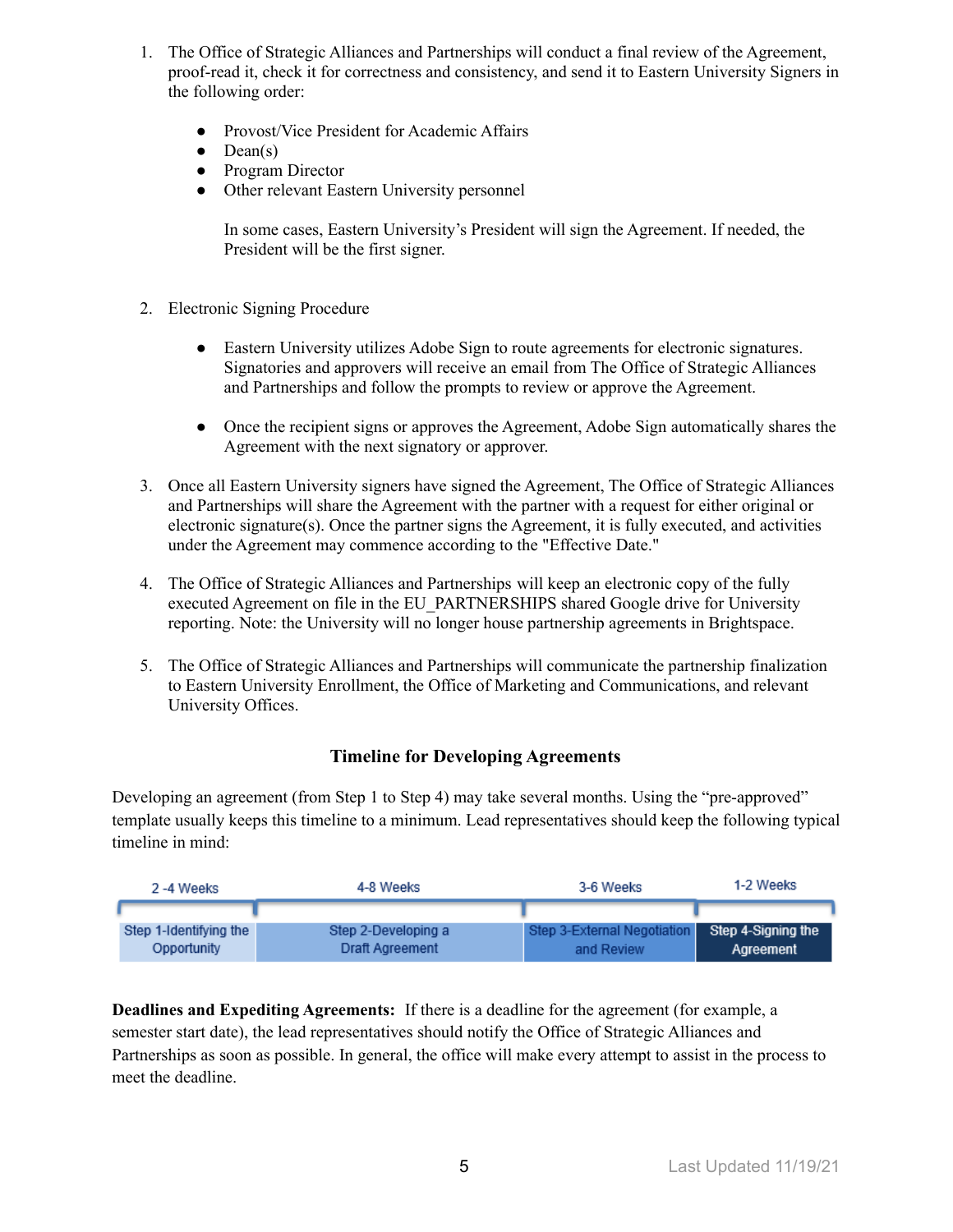# **Frequently Asked Questions**

# **1. Must the Office of Strategic Alliances and Partnerships take the lead in initiating partnerships?**

No. The Office of Strategic and Alliances does not have to take the lead in stage 1, or any of the *stages described above. As described above, the lead may initiate and have an agreement executed if it aligns with an approved standard template.*

## **1. Some departments have previously executed agreements and would like to continue using these agreements.**

*The Provost requested the University to use standard templates. However, some departments may want to use a previously executed agreement that does not fit the standard form. Colleges and departments may reuse previously executed agreements or develop their own agreements. Note that the Provost's Of ice and Finance and Operations has requested that agreements include certain standard clauses. Please consult the Provost's Of ice, Finance and Operations, and/or the Of ice of Strategic Alliances and Partnerships regarding reusing previously executed agreements or developing new non-standard agreements.*

## **2. How do I know if an opportunity is viable?**

It is always best to consult the Provost's office, Office of Strategic Alliances and Partnerships, or *appropriate Academic Dean. Note: Any proposed agreement involving MSCHE substantial change application should refer to the Of ice of Institutional Planning and Ef ectiveness.*

## **3. What if the opportunity for collaboration does not align with a "pre-approved" template?**

*It is possible to develop an atypical or novel form of agreement. The process for developing a new form of agreement. The lead representative pursuing the collaboration should still follow the 4-Step process. It is crucial for the lead representative to consult the Of ice of Strategic Alliances and* Partnerships or the Provost's office as early in the process as possible to ensure there is institutional *support for the collaboration.*

## **4. Is the Agreement a legal document?**

*The Agreement is a legally binding contract that defines each partner's role, obligations, liability, and profit distribution. The last paragraph of each template states, "INTENDING TO BE LEGALLY BOUND, by signing below, each party acknowledges the terms and conditions of this Agreement…" The "Revision, Renewal, and Termination," and "Miscellaneous" sections of each template are also standard and should not be changed without the Provost or the Of ice of Finance and Operations*